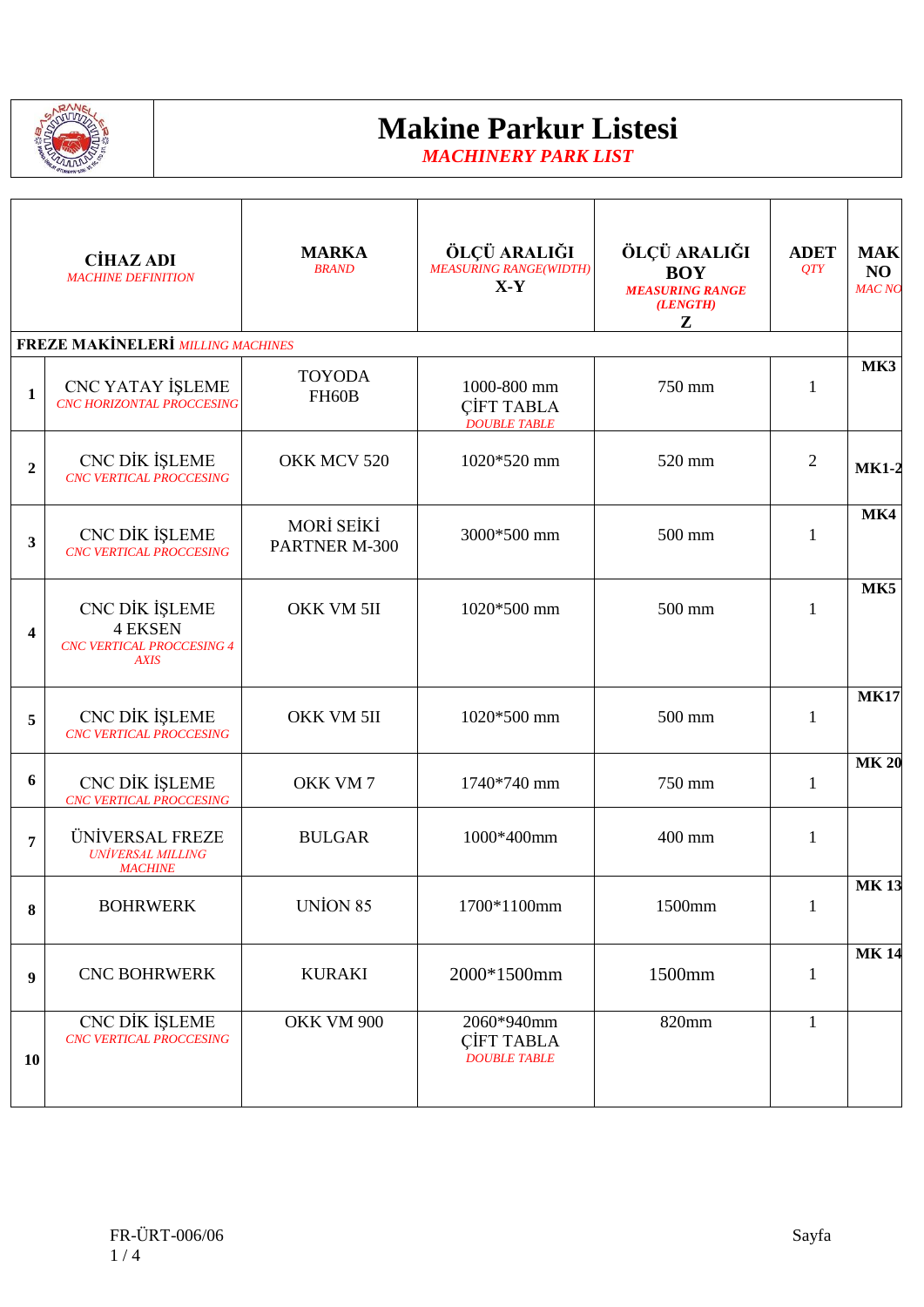

|           | <b>CİHAZ ADI</b><br><b>MACHINE DEFINITION</b>                                                                      | <b>MARKA</b><br><b>BRAND</b>                        | ÖLÇÜ ARALIĞI<br><b>MEASURING RANGE(WIDTH)</b><br>$\boldsymbol{\emptyset}$ | ÖLÇÜ ARALIĞI<br><b>BOY</b><br><b>MEASURING RANGE</b><br>(LENGTH)<br>Z | <b>ADET</b><br>OTY | <b>MAK</b><br>NO<br><b>MAC NO</b> |
|-----------|--------------------------------------------------------------------------------------------------------------------|-----------------------------------------------------|---------------------------------------------------------------------------|-----------------------------------------------------------------------|--------------------|-----------------------------------|
|           | TORNA MAKİNELERİ TURNING MACHINES                                                                                  |                                                     |                                                                           |                                                                       |                    |                                   |
| 11        | <b>CNC TORNA</b><br><b>CNC TURNING</b>                                                                             | <b>MAZAK</b><br>Quick Turn15 M MARK<br>$\mathbf{I}$ | $0-250$ mm                                                                | 600 mm                                                                | 1                  | <b>MK6</b>                        |
| 12        | CNC TORNA C Eksenli<br><b>QUICK TURN</b><br><b>CNC TURNING C AXIS</b>                                              | NEXUS 300 M<br><b>MAZAK</b><br>Slant Turn 30 ATC    | $0-460$ mm                                                                | 1500 mm                                                               | 1                  | MK7                               |
| 13        | <b>CNC TORNA</b><br><b>CNC TURNING</b>                                                                             | <b>MAZAK</b><br>Slant Turn 50 ATC                   | $0 - 660$ mm                                                              | 3000 mm                                                               | 1                  | <b>MK11</b>                       |
| 14        | <b>CNC TORNA</b><br><b>CNC TURNING</b>                                                                             | <b>MAZAK SUPER Quick</b><br>Turn 18M Mark II        | $0-250$ mm                                                                | 600 mm                                                                | $\mathbf{1}$       | <b>MK10</b>                       |
| 15        | ÜNİVERSAL TORNA<br><b>UNIVERSAL TURNING</b>                                                                        | TOS SN50                                            | 500mm                                                                     | 1000 mm                                                               | 1                  | <b>MK8</b>                        |
| 16        | ÜNİVERSAL TORNA<br><b>UNIVERSAL TURNING</b>                                                                        | TOS SN71                                            | 710mm                                                                     | 2000 mm                                                               | 1                  | <b>MK9</b>                        |
| 17        | ÜNİVERSAL TORNA<br><b>UNIVERSAL TURNING</b>                                                                        | <b>RUS</b>                                          | 950mm                                                                     | 3000 mm                                                               | $\mathbf{1}$       | <b>MK23</b>                       |
|           | <b>KAYNAK MAKİNE VE EKİPMANLARI WELDING MACHINES AND EQUIPMENTS</b>                                                |                                                     |                                                                           |                                                                       |                    |                                   |
| 18        | KAMESH TOZALTI<br>DAİRESEL KAYNAK<br><b>MAKİNASI</b><br><b>KAMESH SUBMERGED CIRCULAR</b><br><b>WELDING MACHINE</b> | YERLİ/KONYA<br><b>DOMESTIC</b>                      | Ø600 mm                                                                   | 2000 mm<br>$(500 \text{ kg})$                                         | $\mathbf{1}$       |                                   |
| 19        | <b>TOZALTI KAYNAK</b><br><b>MAKİNESİ</b><br><b>SUBMERGED ARC WELDING</b><br><b>MACHINE</b>                         | <b>ESAB</b>                                         | <b>LAF 1000</b><br><b>LAF 1001</b>                                        |                                                                       | $\overline{2}$     |                                   |
| <b>20</b> | <b>GAZ ALTI KAYNAK</b><br><b>MAKİNASI</b><br><b>GAS METAL ARC WELDING</b><br><b>MACHINE</b>                        | <b>OERLİKON</b>                                     | 500A                                                                      |                                                                       | 3                  |                                   |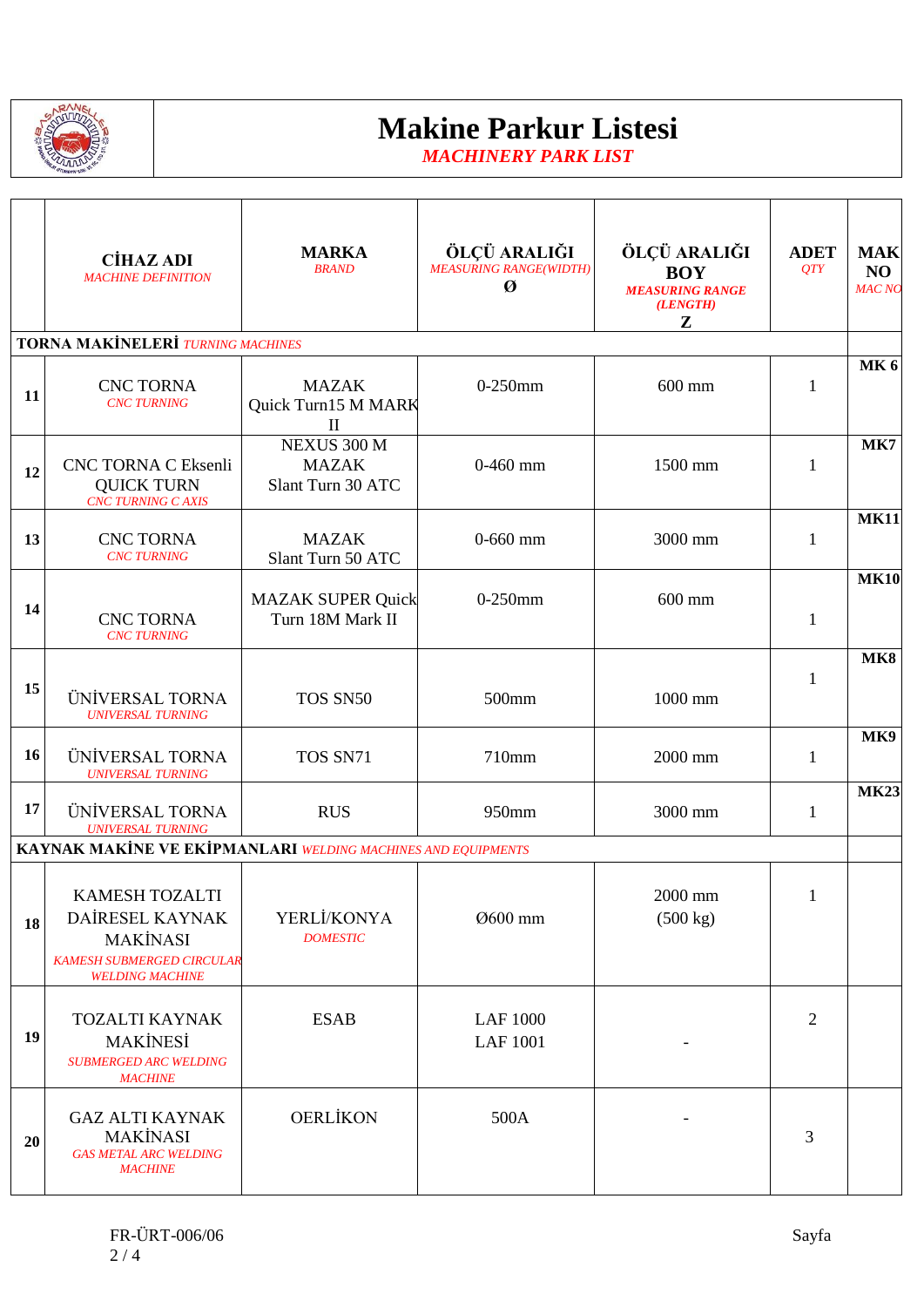

| 21 | <b>ARGON KAYNAK</b><br><b>MAKİNASI</b><br><b>ARGON WELDING MACHINE</b>                 | <b>NURIȘ</b>                    | <b>400 DCW</b>   | $\overline{\phantom{a}}$ | 1              |  |
|----|----------------------------------------------------------------------------------------|---------------------------------|------------------|--------------------------|----------------|--|
| 22 | <b>ELEKTİRİK ARK</b><br>KAYNAK MAK.<br><b>ELECTRICAL ARC WELDING</b><br><b>MACHINE</b> | <b>OERLİKON</b>                 | 350A             |                          | $\overline{2}$ |  |
| 23 | <b>OKSİ ASETİLEN</b><br><b>KAYNAK</b><br><b>OXYACETYLENE WELDING</b>                   |                                 |                  |                          | $\overline{2}$ |  |
| 24 | <b>BORU BÜKME</b><br><b>PIPE BENDING</b>                                               | <b>YERLİ</b><br><b>DOMESTIC</b> |                  |                          | $\mathbf{1}$   |  |
| 25 | <b>HİDROLİK PRES</b><br><b>HIDROLIC PRESS</b>                                          | HÜRSAN                          | <b>150 TON</b>   |                          | $\mathbf{1}$   |  |
| 26 | <b>EKSANTRİK PRES</b><br><b>ECCENTRIC PRESS</b>                                        | <b>YERLİ</b><br><b>DOMESTIC</b> | 30 TON           |                          | $\mathbf{1}$   |  |
| 27 | <b>MASA TİPİ MATKAP</b><br><b>TABLE TYPE DRILL</b>                                     | <b>RUS</b>                      | 50 <sub>mm</sub> | 250 mm                   | 1              |  |
| 28 | <b>CNC TESTERE</b><br><b>CNC SAW</b>                                                   | <b>KESMAK</b>                   | $0 - 280$        |                          | $\mathbf{1}$   |  |
|    | DİĞER MAKİNE VE EKİPMANLAR OTHER MACHINE EQUIPMENTS                                    |                                 |                  |                          |                |  |
| 29 | <b>TAVAN VİNCİ</b><br><b>ANA HOL</b><br><b>OVERHEAD CRANE MAIN HALL</b>                | <b>CEMAK</b>                    | 10 TON           |                          | 1              |  |
| 30 | <b>TAVAN VİNCİ</b><br><b>ANA HOL</b><br><b>OVERHEAD CRANE MAIN HALL</b>                | SEKİZLİ                         | 3 TON            |                          | $\mathbf{1}$   |  |
| 31 | <b>TAVAN VİNC</b><br><b>KAYNAK HANE</b><br><b>OVERHEAD CRANE MAIN HALL</b>             | <b>KÜMSAN</b>                   | 10 TON           |                          | $\mathbf{1}$   |  |
| 32 | <b>TAVAN VİNC</b><br><b>KAYNAK HANE</b><br><b>OVERHEAD CRANE MAIN HALL</b>             | <b>KÜMSAN</b>                   | 2 TON            |                          | $\mathbf{1}$   |  |